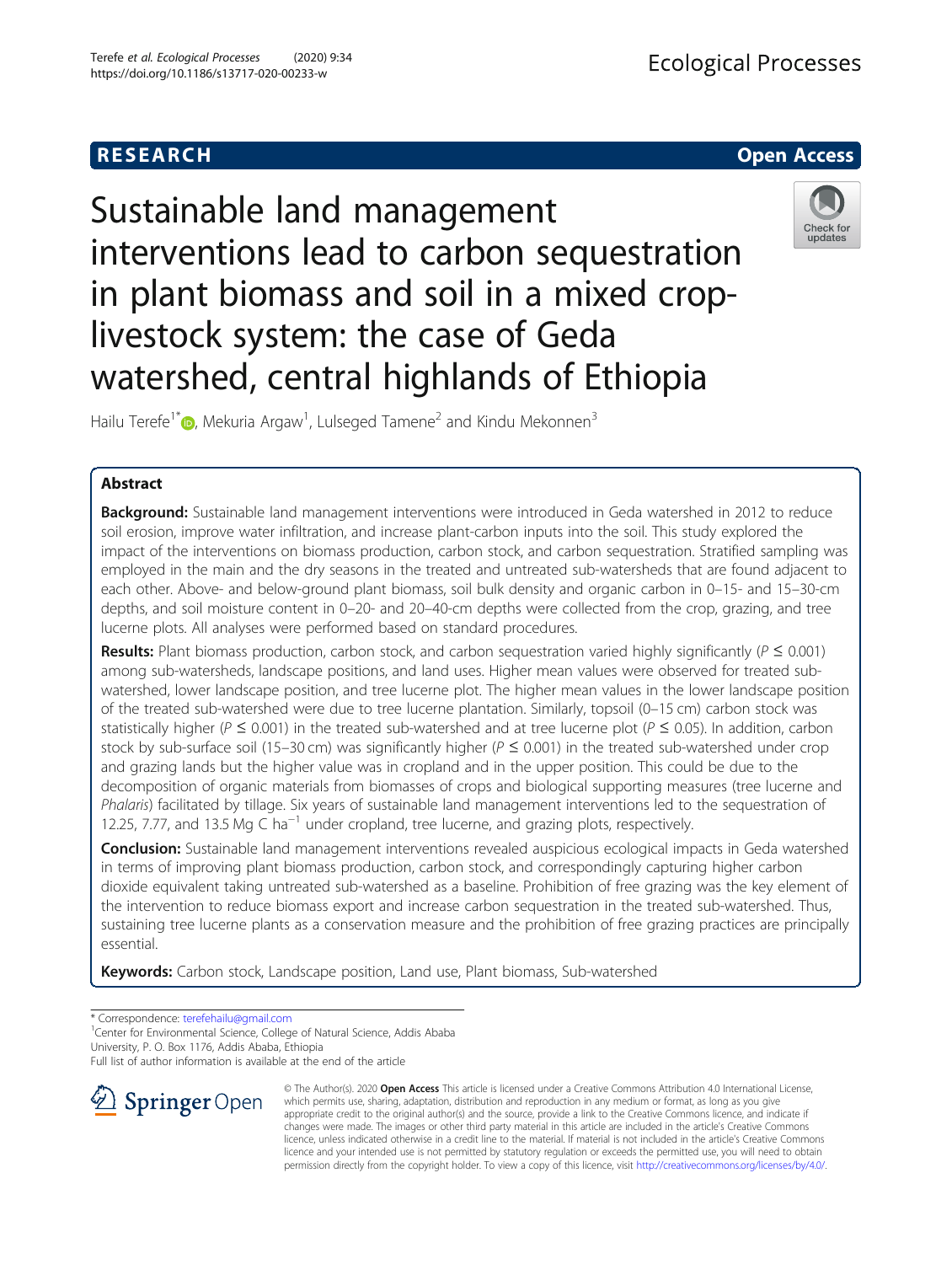#### Background

Climate change is a threat to the livelihood and overall development of most countries in the world (Akudugu and Alhassan [2012](#page-11-0); Asante and Amuakwa-Mensah [2015](#page-11-0)). It is a major challenge, especially for smallholder farmers in sub-Saharan Africa, where Ethiopia is among the highly affected countries in the region (FAO [2014](#page-11-0)). Climate change is expected to continue its negative impacts on farm activities in most developing countries (Issahaku and Maharjan [2014](#page-11-0)). It affects the agricultural sector and more specifically resource-limited poor people because of their weak adaptive capacities to its negative impacts (Keller [2009;](#page-11-0) Lewis et al. [2011](#page-11-0)).

Since agriculture, predominantly crop and livestock mixed system, operated by smallholder poor farmers is the backbone of Ethiopia, the impact of climate change is immense in the country. Reports indicated that agriculture is the most vulnerable sector to climate change, especially for the rain-fed conditions (Conway and Schipper [2010](#page-11-0); Deressa et al. [2011\)](#page-11-0). In order to reduce the impacts of climate change on the agrarian community, various mitigation and adaptation options have been implemented for decades in Ethiopia (Birhanu [2014](#page-11-0); Gashaw [2015](#page-11-0)). The interventions have started since the mid-1970s with various soil and water conservation practices, and integrated watershed-based interventions were introduced since the late 1980s. Further, sustainable land management (SLM) interventions have been implemented since 2008 (Ademe et al., [2017](#page-10-0); Adimassu et al. [2017](#page-10-0)).

SLM is a systematic approach that combines all possible conservation measures with better synergies and lesser tradeoffs, and it has been implemented on a watershed level at different parts of Ethiopia (Ebabu et al. [2019](#page-11-0)). SLM practices were designed to increase agricultural productivity, improve ecosystem functions, and enhance resilience to adverse climate impacts (Liniger et al. [2011;](#page-11-0) Thomas et al. [2018](#page-11-0)).

Management options that reduce land degradation also reduce  $CO<sub>2</sub>$  concentration in space by capturing through photosynthesis and storing it in plants and soils in the form of biomass (Tesfay et al. 2019). Thus, SLM interventions such as improved soil and water conservation methods, the introduction of multi-purpose trees, area closure, and grazing managements were introduced in Geda watershed in the central highlands of Ethiopia, since 2012 (Mekonnen [2018;](#page-11-0) Terefe et al. [2020](#page-11-0)).

Geda watershed is characterized by a mixed croplivestock farming system where more lands are allocated for crops and grazing with fewer plots for eucalyptus plantation (Terefe et al. [2020\)](#page-11-0). The mixed crop-livestock system is a common practice in the tropics and is a dominant farming typology in Ethiopia (Thornton and Herrero [2015](#page-11-0)). The system has complex synergies and tradeoffs: improved nutrient cycling due to the direct soil-crop-manure relations and diversified income sources to the household, providing options for investment, security, and a means of saving are among the advantages; however, resource competition, overgrazing, compaction, and soil erosion are among the tradeoffs (Thornton and Herrero, [2015\)](#page-11-0).

In Geda watershed, free grazing on crop and grazing lands is a common practice following the main season crop harvest until the landscape is covered by the next season crops (Terefe et al. [2020\)](#page-11-0). Free grazing practices remove crop residues and all organic resources which need to be decomposed to enrich the soil (Gebremedhin et al. [2001;](#page-11-0) FAO [2012](#page-11-0)). Thus, technology introduction to rehabilitate degraded landscape requires careful selection and management options in order to enhance synergies and reduce tradeoffs of the farming system in the face of climate change.

In view of improving ecosystem services and building climate resilience landscape, various SLM interventions were introduced at Geda watershed in 2012 (Terefe et al. [2020](#page-11-0)). SLM practices include construction of soil and/or stone bunds, terraces, trenches, check dams, percolating pits, planting of tree lucerne at highly degraded plots, combinations of structural and vegetative measures, and most importantly prohibition of free grazing (Ebabu et al. [2019](#page-11-0); Terefe et al. [2020\)](#page-11-0). Since the installation of the SLM practices in Geda watershed, evidences were generated on erosion, runoff, and sediment suspension and crop yields (Mekonnen [2018\)](#page-11-0). According to evidences elsewhere (e.g., Nyssen et al. [2008;](#page-11-0) Hishe et al. [2017](#page-11-0)), improving the productivity of a degraded landscape through various conservation practices also improves ecosystem services such as soil fertility, water availability, and species richness, which further increased above-ground and below-ground biomasses through sequestering carbon by the vegetation and the soil. Thus, the objective of this study was to explore the effect of SLM interventions on biomass production, carbon sequestration through plant biomass, and the soil as well on the ecosystem carbon stock in Geda watershed by comparing the conserved and non-conserved subwatersheds found adjacent to each other.

#### Materials and Methods

#### Description of the study area

The study was conducted in Geda watershed, North Shewa Zone of Amhara National, Regional State, Ethiopia, geographically located in Blue Nile basin between 39° 40′ 40′′ and 39° 41′ 20′′ East longitude and 9° 48′ 40′′ and 9° 49′ 20′′ North latitude (Fig. [1](#page-2-0)). The watershed has a catchment area of 1056 ha within Gudo Beret and Adisgie villages (Tamene et al. [2015](#page-11-0); Terfefe et al. 2020), situated in a highland agro-ecological zone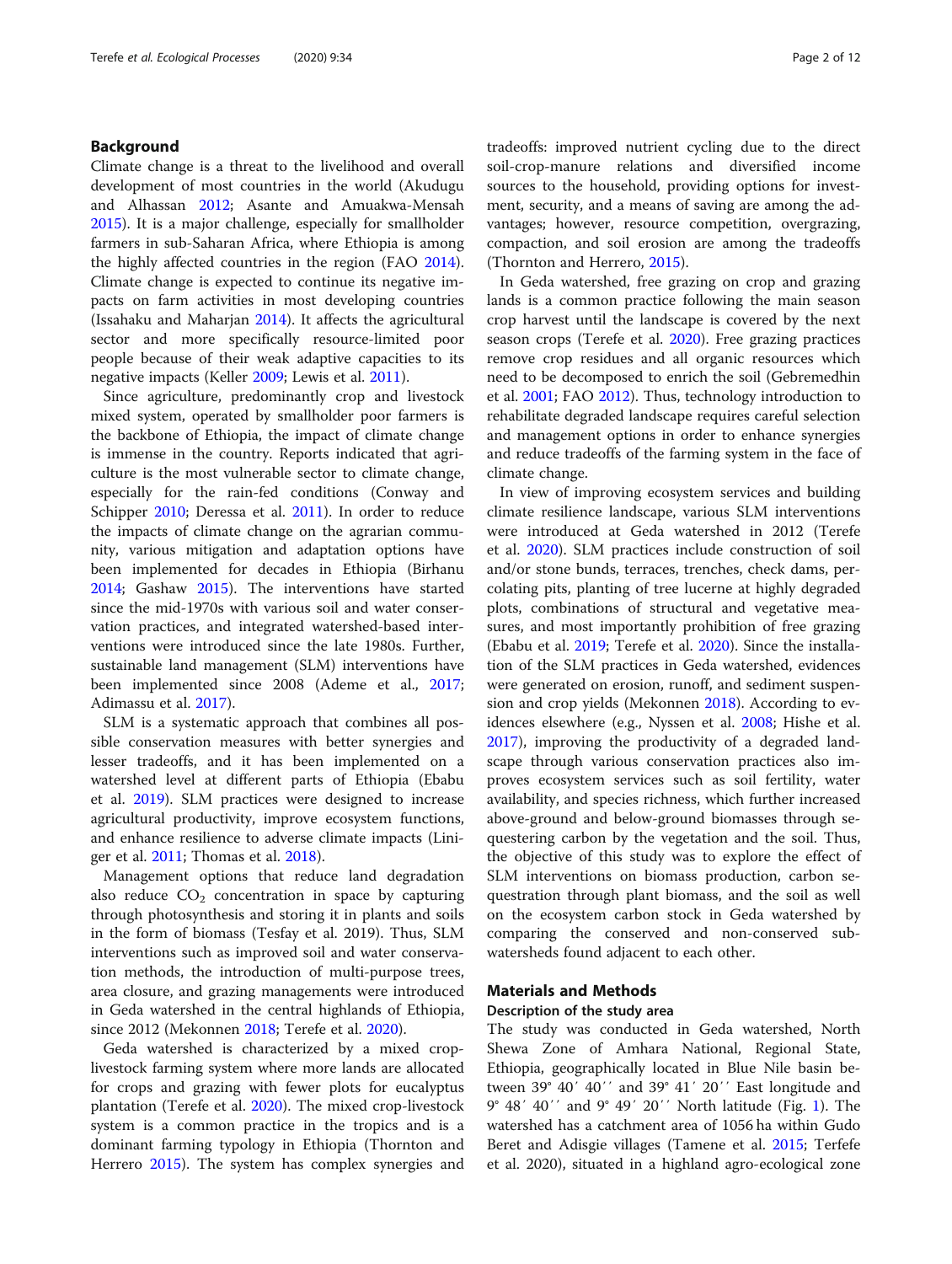<span id="page-2-0"></span>

with an elevation of 2865 to 3105 masl. The watershed receives an average annual rainfall of 1277.8̶2061.3 mm, and the daily minimum temperature is within the range of 0.5 to 19.5 °C. The maximum daily temperature ranges from 9.5 to 28.5 °C (Tamene, [2017\)](#page-11-0) (Fig. 2). Rainfall in the study area is bimodal: short rainy season falls between February and April, and the heavy rainy season is between mid-June and mid-September.

Geologically, the site is characterized by volcanic rocks such as rhyolites, trachites, tuffs, and basalts. The major soils are Andosol in the upper parts of the watershed, Fluvisol at the Valley bottoms, Regosol at the eroded parts, and Leptosol on the steep slope areas (Ashagrie [2009;](#page-11-0) Amare et al. [2013\)](#page-11-0). The watershed is characterized by a mixed crop-livestock farming system with more lands allocated for crop production and grazing, while few plots, especially at the degraded and mountainous areas, are planted with eucalyptus trees. There is severe land degradation mainly in terms of soil erosion on higher slopes of the watershed (Terefe et al. [2020\)](#page-11-0).

In order to rehabilitate the degraded landscape, different conservation measures have been implemented on the one side of Geda watershed since 2012, while the other part was not treated at all. Currently, the untreated sub-watershed is under intensive crop production growing mainly barley, wheat, faba bean, and field pea during the main/wet season (June to September). After the crop is harvested in mid-October, livestock starts grazing on stubbles and plot margins. Thus, following the harvesting time, each farmer transports the produce and hay to homesteads as quickly as possible in order to protect from livestock damage in the field. Then, the area is left for free

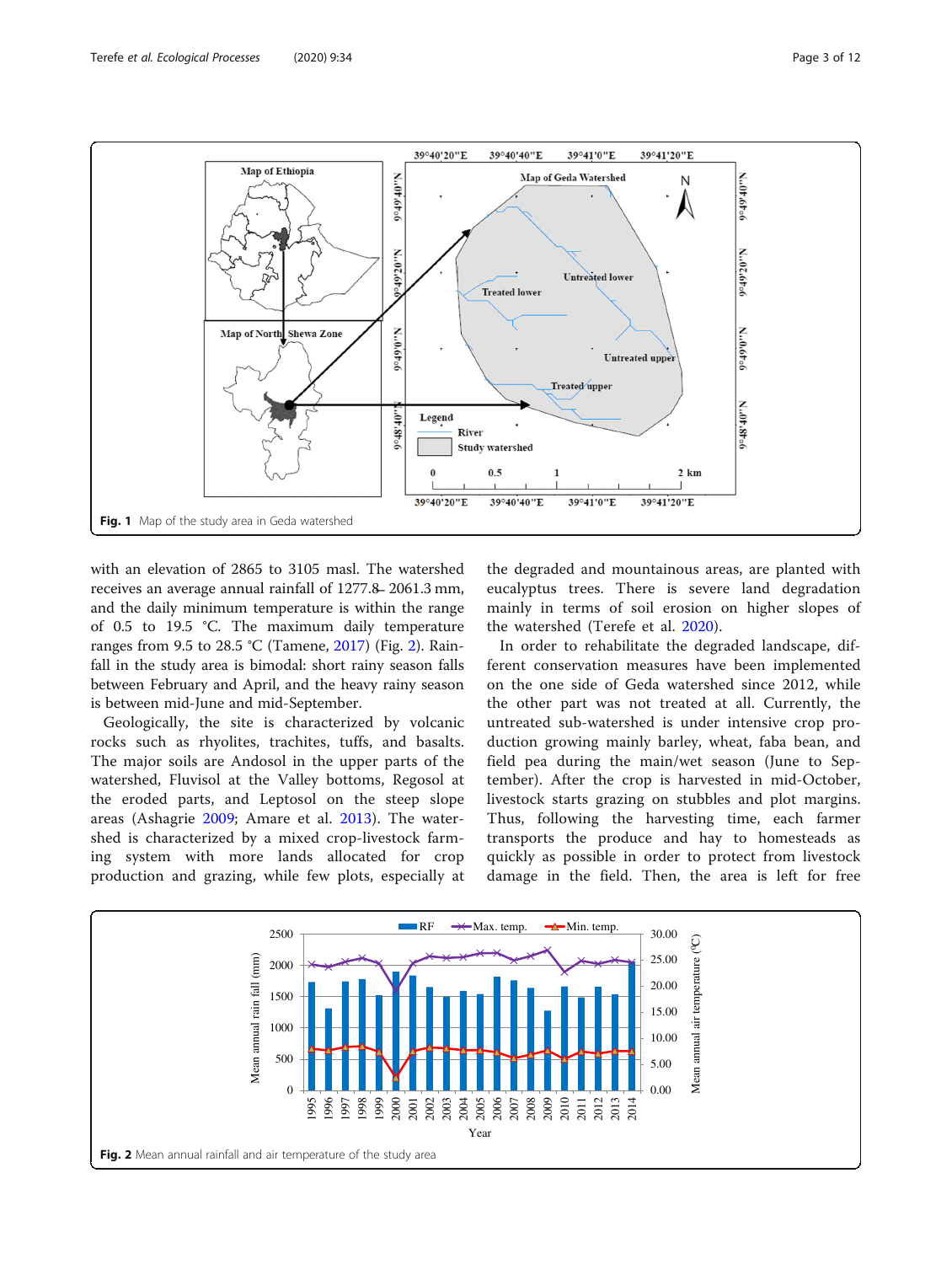grazing from around November to mid-June until tillage for the next season's crop planting will take place. Cattle, sheep, donkeys, and horses freely graze in the sub-watershed for about 8 months, leaving hardly any soil cover in the landscape, and the cycle continues each year (Terefe et al. [2020\)](#page-11-0).

The other sub-watershed was treated by various SLM intervention options. Major SLM options practiced at the treated sub-watershed include the prohibition of free grazing, soil bunds, and also soil bunds supported by biological interventions mainly with tree lucerne (Chamaecytisus palmensis) and Phalaris (Phalaris acquatica, Phalaris arundinacea), percolation pits, and contour trenches and tree lucerne plantation in the lower landscape position of the treated sub-watershed to rehabilitate highly degraded sections of the landscape. The SLM interventions were more than 80 km of soil bunds with trenches, 71 m<sup>3</sup> of gabion check dams, 730 m<sup>3</sup> wooden check dams, 19 percolation pits, and some tree lucerne plantation on highly degraded plots (Tamene [2017;](#page-11-0) Terefe et al. [2020\)](#page-11-0). Major SLM measures from where data was collected were prohibited grazing, soil bunds, and terraces supported by tree lucerne and Phalaris on croplands; prohibited grazing and contour trenches on grazing lands; and contour trenches and percolation pits on tree lucerne plantation. The size of the treated subwatershed from which data was collected was about 110 ha while the untreated sub-watershed was about 100 ha (Terefe et al. [2020](#page-11-0)).

#### Data collection

Samples on plant biomass were collected in the main biomass production period in 2018 (October for grasses and early maturing crops and November for late-maturing crops) and in the dry season (February 2019), which is the peak nutrient exporting period of the landscape through biomass harvesting and free grazing. These periods were selected to make an adequate comparison of carbon stock and carbon sequestration between the treated and untreated subwatersheds.

In order to increase the accuracy of estimation, the study area was stratified (Pearson et al. [2005\)](#page-11-0) into (1) treated with different SLM interventions and untreated sub-watersheds, (2) upper and lower landscape positions, and (3) land-use systems such as cropland, grazing land, and tree lucerne plot in the lower treated sub-watershed. Then, samples on plant biomass, soil bulk density, soil organic carbon, and soil moisture content were collected from both treated and untreated sub-watersheds in the upper and lower slopes, from croplands, grazing lands, and tree lucerne plantation. We followed the judgment sampling method (EPA [2002\)](#page-11-0) to locate representative sampling sites for both crop and grazing land-use types

throughout the sub-watersheds. Accordingly, ten representative plots were identified for each of the two landuse types in each landscape position and each subwatershed. Consequently, samples were collected from a total of 90 plots (two sub-watersheds  $\times$  two landscape positions  $\times$  two land-use types  $\times$  ten replications) including ten plots from tree lucerne plantation at the lower landscape position of the treated sub-watershed.

The main quadrat of 10 m  $\times$  10 m was laid down at each representative plot (Zerihun et al.  $2011$ ), and 1 m  $\times$ 1 m sub-quadrat was used for grasses, herbs, and crops while 2 m  $\times$  2 m sub-quadrat was used for shrubs (mainly tree lucerne) within the 10 m  $\times$  10 m main quadrat (Pearson et al. [2005\)](#page-11-0).

#### Measuring above-ground biomass for grasses, herbs, and crops

Above-ground biomass for grasses, herbs, and crops was determined by cutting all the vegetative parts of the plants (grasses, herbs, crops) above the soil surface (Asmare and Gure  $2019$ ) in a 1 m  $\times$  1 m quadrat at four corners and at the center of the main quadrat. The total weight of the fresh samples and sub-samples were measured on the spot using spring balance, and the weight of composite fresh sub-samples was also measured, labeled, put in cloth bags, and taken to the laboratory to determine the dry masses (Mekuria et al. [2011](#page-11-0); Muluken et al. [2015\)](#page-11-0).

#### Above-ground and below-ground biomass for tree lucerne

The dominant shrub at the watershed was tree lucerne which was introduced as part of the sustainable land management element. In order to determine the biomass of the tree lucerne, partial harvest method was used (Mekuria et al. [2011\)](#page-11-0); accordingly, a total of 35 individual tree lucerne plants were harvested; 25 of which from crop and grazing lands where they provide biological support and ten of which from tree lucerne plantation in the lower landscape position of the treated sub-watershed. The reason for applying the partial harvesting technique was that harvesting all the tree lucerne in the sampling plot is a destruction of the conservation measures that could negatively affect the conservation outcomes on the one hand and show the wrong practice to the community on the other hand. Thus, after partial harvesting of the tree lucerne small branches with leaves, big branches and stem were separated and fresh weight of all parts was measured on the spot, and the weight of sub-samples was taken from all parts as per the ratio of the weight of the parts and brought to the laboratory to determine the dry mass. Belowground biomass for tree lucerne was determined by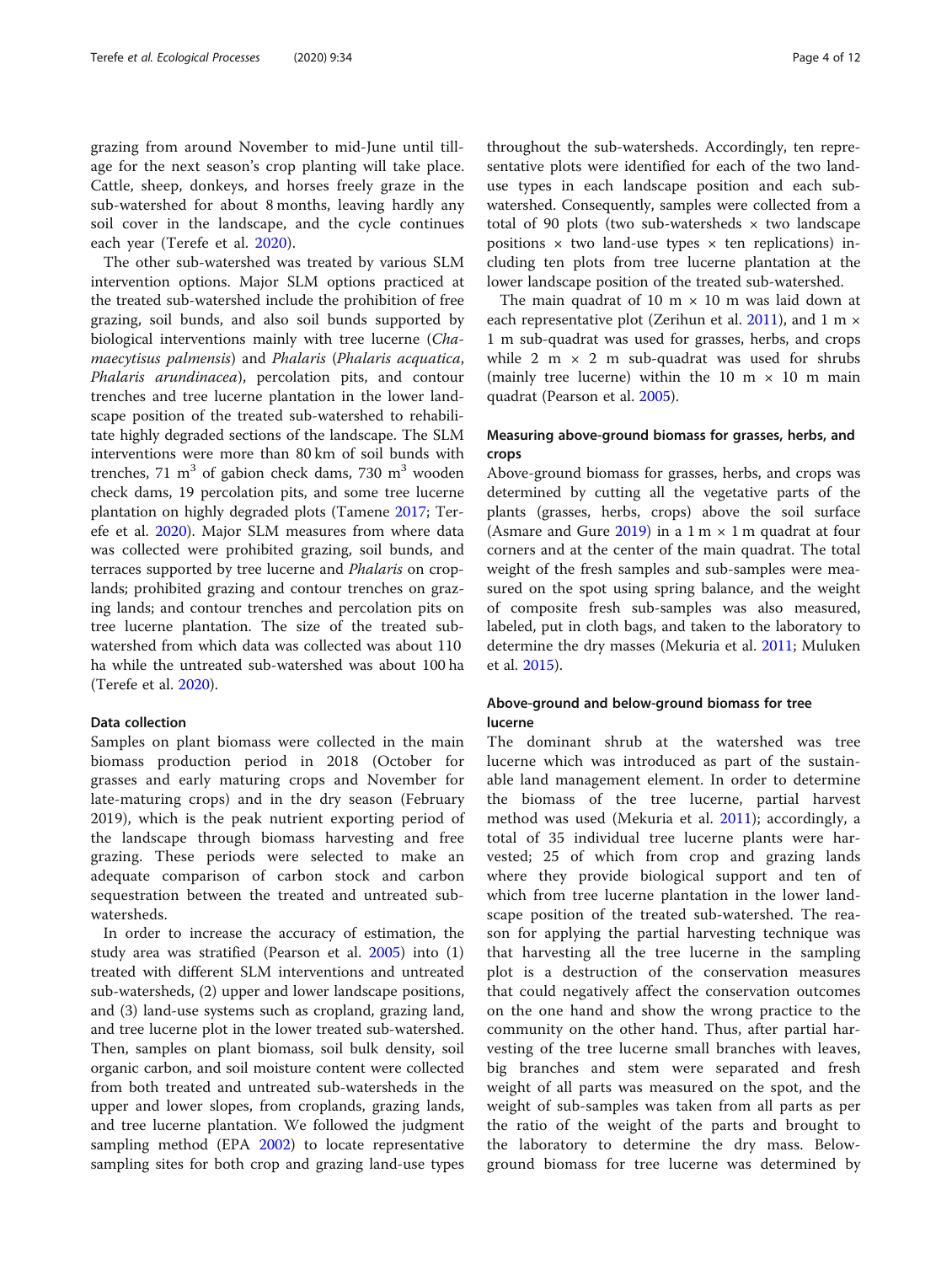multiplying the above-ground biomass (AGB) by 0.27 (Manaye et al. [2019](#page-11-0)) as recommended by the IPCC ([2006\)](#page-11-0) using root to shoot ratio of the tropical mountain system. Below-ground biomass was estimated in tree lucerne but not in other plant species because the roots of herbs and crops are expected to decompose in the given conservation periods and can be thus captured in the soil C pool which is not true for the main roots of tree lucerne. However, the active roots of some crop/herb/grass in all land uses were not included in C stock estimation. Thus, the ecosystem C stock might be underestimated.

#### Laboratory analysis of the plant biomass

In the laboratory, all sub-samples were oven-dried at 70 °C for 48 h (Pearson et al. [2005;](#page-11-0) Muluken et al. [2015](#page-11-0)) and weighed using a digital balance. Then, dry mass per plot was calculated as follows:

Dry mass of the sample per plot  $=$  (sub-sample dry mass/sub-sample wet mass)

 $\times$  total mass of the plot sample

 $(1)$ 

(Pearson et al. [2005](#page-11-0); Muluken et al. [2015\)](#page-11-0).

This was converted into a hectare basis by multiplying the plot dry mass by an expansion factor (Pearson et al. [2005](#page-11-0)) calculated from the plot size.

Extension factor <sup>¼</sup> <sup>10</sup>; 000 m<sup>2</sup> <sup>=</sup>plot area m<sup>2</sup> <sup>ð</sup>2<sup>Þ</sup>

Carbon stock for tree lucerne was determined by multiplying the oven-dry mass by the default value of the C fraction (0.47) as recommended by the IPCC ([2006](#page-11-0)) (Muluken et al. [2015\)](#page-11-0), whereas C stock for grasses, herbs, and crops was determined by multiplying the oven-dry mass by 0.5 (IPCC [2006](#page-11-0); Mekuria et al. [2011](#page-11-0)). In order to understand  $CO<sub>2</sub>$  mitigation potential of SLM intervention options in the study area, the carbon stock was converted to tons of  $CO<sub>2</sub>$  equivalent by multiplying the C stock by

$$
3.67 \text{(molecular weight ratio of CO}_2 \text{to O}_2 \text{which is } 44/12\text{)}
$$

 $(3)$ 

(Muluken et al. [2015](#page-11-0))

#### Soil carbon determination

In the dry season (Feb. 2019), composite soil samples were collected from the sampling plots in two depths: 0–15 cm and 15–30 cm. The samples were air-dried in the laboratory, ground, and sieved through a 2-mm sieve for % OC analysis (Pearson et al. [2005](#page-11-0)). OC was analyzed using the Walkley–Black method (Walkley and Black [1934\)](#page-11-0). Bulk densities of the soils were determined from the mass of an oven-dried soil at 105 °C for 48 h divided by the volume of the core sampler (Wilke [2005](#page-11-0)). Soil organic carbon (SOC) stock was determined from bulk density (g cm−<sup>3</sup> ), sampling depth (cm), and OC concentration (%) obtained from the laboratory analysis (Pearson et al. [2005;](#page-11-0) Manaye et al. [2019](#page-11-0)). Thus, soil organic C stocks (Mg C ha−<sup>1</sup> ) in the 0–0.15-m and 0.15–0.30-m depths were separately calculated as follows:

$$
SOC = OC (\%) \times Bd \times depth (m) \times 10,000 m^2ha^{-1}
$$
 (4)

(Mekuria et al. [2011](#page-11-0))

where  $SOC = soil organic carbon (Mg ha<sup>-1</sup>), OC = the$ soil C concentration (%), Bd = bulk stock  $(Mg\,m^{-3})$ , depth = soil sampling depth (m), and 10,000 m<sup>2</sup> ha<sup>-1</sup> = conversion factor to hectare basis.

Finally, the ecosystem carbon stocks were determined by adding all carbon pools from the plant biomass and the soil for both the treated and untreated subwatersheds, and the exported C stock was determined by subtracting the dry season plant biomass from the main season plant biomass. Likewise, C sequestration of the system was determined by subtracting the exported carbon from C stock at the peak (main season) landscape production season.

#### Soil moisture assessment

Gravimetric soil moisture content was determined at 0– 20-cm and 20–40-cm depths in the main season and at the surface 0–20-cm depth in the dry season.

#### Statistical analysis

Analysis of variance (ANOVA) was conducted to evaluate the effects of SLM interventions, landscape position, and land-use types on biomass production, carbon stocks/sequestration by plant biomass and the soil, and ecosystem carbon stock. A three-way ANOVA (SLM practice, landscape position, and landuse types) was performed using the general linear model of SAS version 9.4 statistical software (SAS Institute 2016). Least significant differences and Duncan's mean separation at  $P \le 0.05$  were used to separate treatment means when there was a significant treatment effect using the LSMEANS procedure. Excel was used to make bar graphs.

#### Results

#### Effects of SLM interventions on plant biomass production and retention

ANOVA revealed highly statistical differences ( $P \leq$ 0.001) for plant biomass production in the main season and retained and exported plant biomass in subwatersheds and land-use types (Table [1\)](#page-5-0). Significantly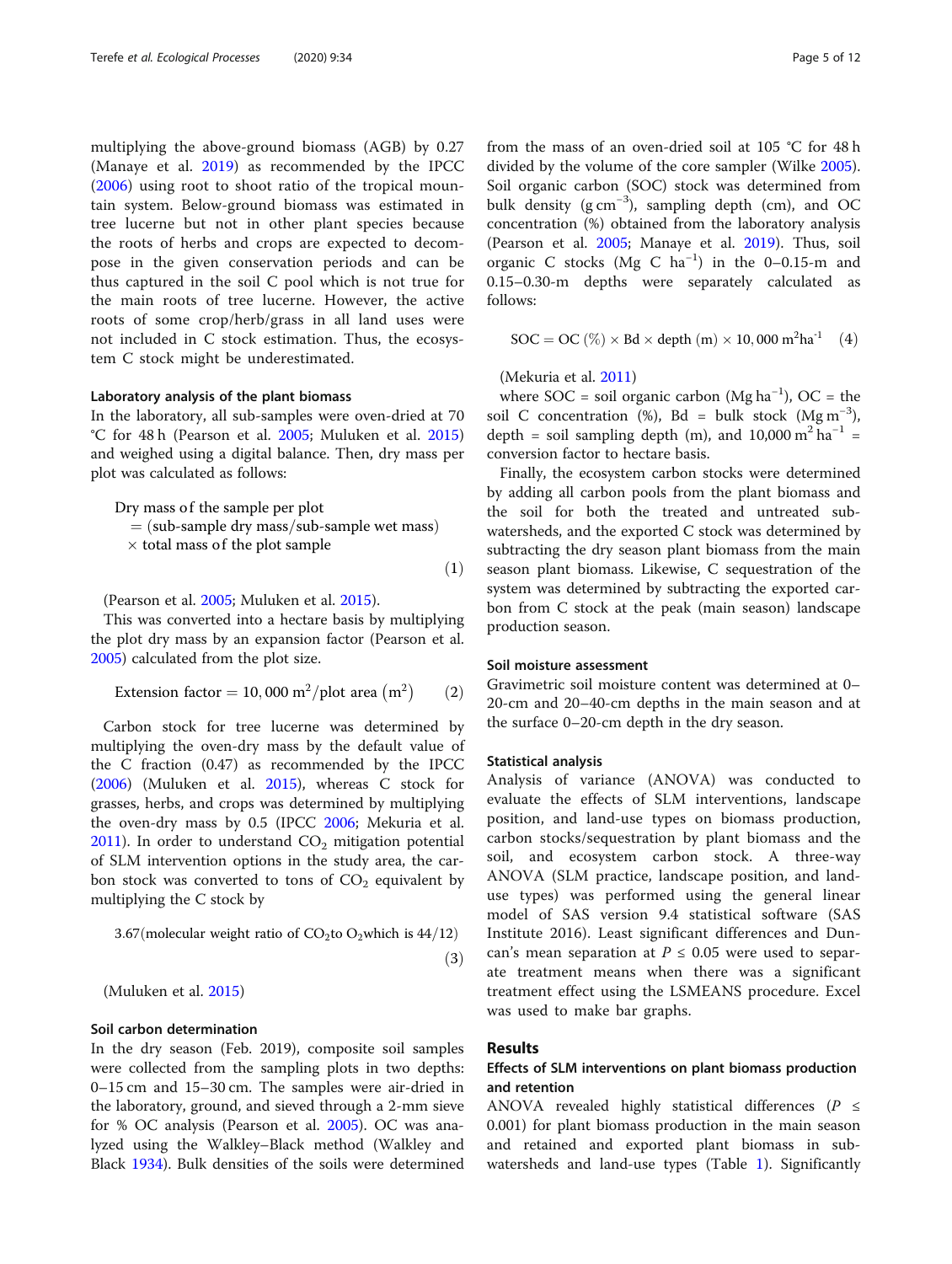<span id="page-5-0"></span>higher plant biomass was observed in the treated subwatershed than in the untreated one, both in the main and dry seasons. In addition, the lower landscape position in the treated sub-watershed revealed statistically higher plant biomass in both seasons which was driven from tree lucerne as evident by the comparison of the land-use types (Table 1).

A total of 10.63 and 7.62 Mg ha<sup>-1</sup> plant biomasses were recorded in the treated sub-watershed in the main cropping season and the dry periods, respectively. In contrast, the total plant biomasses recorded in the untreated sub-watershed were 5.91 and 0.33 Mg ha−<sup>1</sup> in the main and dry periods, respectively. No statistical difference was observed for exported plant biomass in sub-watershed by landscape interactions.

Exported plant biomass was significantly higher ( $P \leq$ 0.001) in untreated sub-watershed both in the upper and lower landscape positions, compared to the treated subwatershed. About 94.42% of the biomass was exported from the untreated sub-watershed by harvesting and transporting to homesteads and by free grazing, whereas the amount of plant biomass exported from the treated sub-watershed was much lower (28.32%) compared to the conventional one; most of which were through crop harvesting and transporting to homesteads. Free grazing

Table 1 Effects of sub-watersheds, landscape positions, and land use on plant biomass production and biomass export

|                         | $\mathcal N$ | Plant biomass (Mg ha <sup>-1</sup> ) | Exported           |                                            |
|-------------------------|--------------|--------------------------------------|--------------------|--------------------------------------------|
|                         |              | Main season                          | Dry season         | plant<br>biomass<br>(Mg ha <sup>-1</sup> ) |
| Sub-watershed (SW)      |              |                                      |                    |                                            |
| Untreated               | 40           | $5.91^{b}$                           | $0.33^{b}$         | $5.58^{a}$                                 |
| Treated                 | 50           | 10.63 <sup>a</sup>                   | 7.62 <sup>a</sup>  | 3.01 <sup>b</sup>                          |
| Landscape position (LP) |              |                                      |                    |                                            |
| <b>Untreated</b> upper  | 20           | $5.38^{b}$                           | $0.33^c$           | $5.05^{\circ}$                             |
| I ower                  | 20           | 6.44 <sup>b</sup>                    | 0.31 <sup>c</sup>  | 6.12 <sup>a</sup>                          |
| Treated upper           | 20           | $5.77^{b}$                           | $2.21^{b}$         | 3.56 <sup>b</sup>                          |
| I ower                  | 30           | 10.97 <sup>a</sup>                   | 7.36 <sup>a</sup>  | 3.61 <sup>b</sup>                          |
| Land-use types (LU)     |              |                                      |                    |                                            |
| <b>Untreated</b> crop   | 20           | 6.92 <sup>b</sup>                    | 0.41 <sup>c</sup>  | 6.51 <sup>a</sup>                          |
| Grazing                 | 20           | 4.90 <sup>c</sup>                    | $0.24^{\circ}$     | 4.66 <sup>b</sup>                          |
| Treated crop            | 20           | 8.09 <sup>b</sup>                    | $1.95^{b}$         | $6.14^{ab}$                                |
| Grazing                 | 20           | 4.49 <sup>c</sup>                    | 1.69 <sup>b</sup>  | 2.80 <sup>c</sup>                          |
| Tree lucerne            | 10           | 1931 <sup>a</sup>                    | 19.23 <sup>a</sup> | 0.08 <sup>d</sup>                          |
| P-SW                    |              | ***                                  | ***                | ***                                        |
| P-SW*I P                |              | ***                                  | ***                | ns                                         |
| P-SW*IU                 |              | ***                                  | ***                | ***                                        |

Means within columns under each topic followed by different letters are significantly different from each other at  $P \le 0.05$ ; \*\*\*significant at  $P \le 0.001$ ; ns non-significant

removed nearly all crop residues and above-ground organic materials left from harvesting and transporting in the untreated sub-watershed (Fig. [3](#page-6-0)).

SLM interventions did not show a significant effect on croplands in exported plant biomass, but it showed a statistical difference for grazing lands. Among the landuse types, tree lucerne exhibited the higher biomass in both the main and dry seasons (Fig. [4](#page-6-0)).

There was a strong positive correlation between the main season plant biomass production and the moisture contents of the soils both at the top 0–20-cm and the sub-surface 20–40-cm depths in the treated subwatershed (Table [2\)](#page-6-0) which might enhance the main season plant biomass production in this sub-watershed compared to the conventional one.

#### Effects of SLM interventions on biomass carbon stocks/ sequestration

ANOVA exhibited highly significant differences ( $P \leq$ 0.001) for biomass carbon stock among sub-watersheds, landscape positions, and land uses. Here, the dry season carbon stock was considered as the sequestered carbon for it was not exported from the system by free grazing or biomass transport. Higher mean values were observed in the treated sub-watershed, in the lower landscape of the treated sub-watershed, and at tree lucerne plots in the lower landscape of the treated sub-watershed. Consequently, there were significantly higher  $CO<sub>2</sub>$  equivalent of the sequestered carbon by plant biomass ( $P \le 0.001$ ) in the treated sub-watershed, lower landscape position of the treated sub-watershed, and tree lucerne plots. Tree lucerne plantation showed the highest mean carbon stock of 9.15  $\pm$  0.46 Mg ha<sup>-1</sup> and carbon sequestration of 9.01  $\pm$  0.57 Mg ha<sup>-1</sup> (33.07 CO<sub>2</sub> equivalents). Furthermore, carbon dioxide equivalent was statistically ( $P \leq$ 0.001) higher in the treated sub-watershed both in landscape level and land-use types. On the other hand, statistically higher mean values ( $P \leq 0.001$ ) were observed for exported carbon in the untreated subwatershed at both crop and grazing lands (Table [3\)](#page-7-0). The effect of tree lucerne plantation as SLM intervention option was significant for both the main and dry season carbon stock. However, SLM measures did not statistically affect the main season carbon stocks by crop and grazing lands compared to the untreated sub-watershed, but it had a significant effect on dry season carbon stock of these land uses.

Effects of SLM interventions on soil organic carbon stocks ANOVA revealed significant differences for total soil organic carbon stock among sub-watersheds ( $P \leq 0.001$ ), landscape positions ( $P \le 0.05$ ), and land-use types ( $P \le$ 0.01). Higher mean values were observed in the treated sub-watershed, upper landscape position, and cropland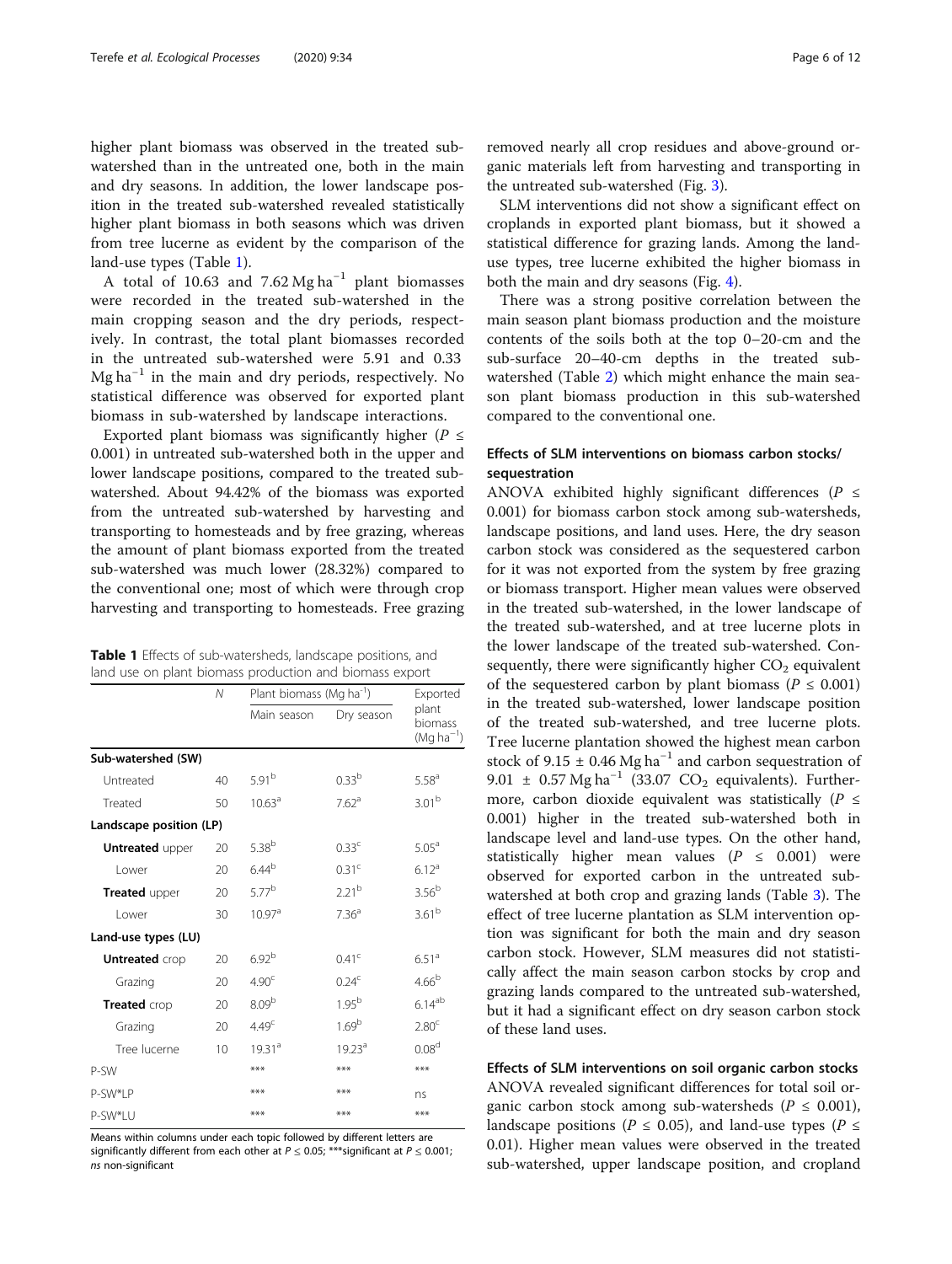<span id="page-6-0"></span>



of the treated sub-watershed. The soils in the treated sub-watershed exhibited significantly higher mean carbon stock of 24.40 ± 4.77 Mg ha<sup>-1</sup> than the untreated sub-watershed, which revealed a mean value of 16.06 ± 3.59 Mg ha<sup>-1</sup>. Likewise,  $CO_2$  equivalent of the soil organic carbon was statistically higher ( $P \leq 0.001$ ) in the treated sub-watershed, upper landscape position ( $P \leq$ 0.05), and cropland ( $P \le 0.01$ ) of the treated sub-watershed (Table [4](#page-7-0)). Furthermore, the soils on the cropland accumulated the highest mean  $CO<sub>2</sub>$  equivalent of 100.66  $± 14.45 Mg ha^{-1}$  in the treated sub-watershed.

Landscape position did not show a statistical difference in soil carbon stock except for sub-soil (15–30-cm depth) in the treated sub-watershed, which showed a statistically higher mean value of  $12.16 \pm 2.33$ . Further, statistically higher soil carbon stock was observed in tree lucerne on the surface (0–15 cm) and for cropland in the sub-surface (15–30-cm depths) in the treated subwatershed compared with other land-use types.

#### Ecosystem carbon stock

ANOVA displayed highly significant differences ( $P \leq$ 0.001) for ecosystem carbon stock between subwatersheds with higher mean value observed in the treated sub-watershed. Furthermore, land-use types showed statistical ( $P \leq 0.01$ ) differences in ecosystem carbon stock, with higher mean values in tree lucerne and cropland in the treated sub-watershed. Yet, landscape positions did not show a significant difference within the sub-watersheds (Table [5](#page-8-0)). Nevertheless, in the treated sub-watershed, the upper landscape position showed a statistically higher mean value for soil carbon stock while the lower landscape showed a significantly higher mean value for plant carbon stock. In the treated sub-watershed, tree lucerne plantation demonstrated the higher ecosystem carbon stock through plant biomass, whereas the cropland showed the higher mean value of soil carbon stock.

Generally, the treated sub-watershed stored significantly higher carbon through the plant biomass and the soil compared to the untreated sub-watershed. In contrast, although a considerable amount of carbon was captured by plant biomass in the main season, extremely lower carbon stock was observed from plant biomass in the untreated sub-watershed (Fig. [5](#page-8-0)).

The effect of SLM interventions on the ecosystem carbon stock was appreciable. About  $10-14$  Mg C ha<sup>-1</sup> was stored in the treated sub-watershed due to the introduction of the SLM technologies taking the conventional practice in the untreated sub-watershed as a baseline (Fig. [6](#page-8-0)).



Table 2 Correlation between plant biomass production and soil moisture conditions

|                                                                                                   | PB. | MSCS CS | SM (20 cm) SM (40 cm) |  |
|---------------------------------------------------------------------------------------------------|-----|---------|-----------------------|--|
| Plant biomass                                                                                     |     |         |                       |  |
| Main season C stock 0.999 <sup>a</sup> 1                                                          |     |         |                       |  |
| C sequestered $0.851^a$ $0.832^a$ 1                                                               |     |         |                       |  |
| Soil moisture (20 cm) 0.707 <sup>a</sup> 0.694 <sup>a</sup> 0.803 <sup>a</sup> 1                  |     |         |                       |  |
| Soil moisture (40 cm) 0.694 <sup>a</sup> 0.641 <sup>a</sup> 0.782 <sup>a</sup> 0.932 <sup>a</sup> |     |         |                       |  |
|                                                                                                   |     |         |                       |  |

<sup>a</sup>Correlation is significant at the 0.01 level (two-tailed); *PB* plant biomass, *MSCS*<br>main season carbon stock CS carbon sequestered SM (20 cm) soil moisture at main season carbon stock, CS carbon sequestered, SM (20 cm) soil moisture at 20-cm depth, SM (40 cm) soil moisture at 40-cm depth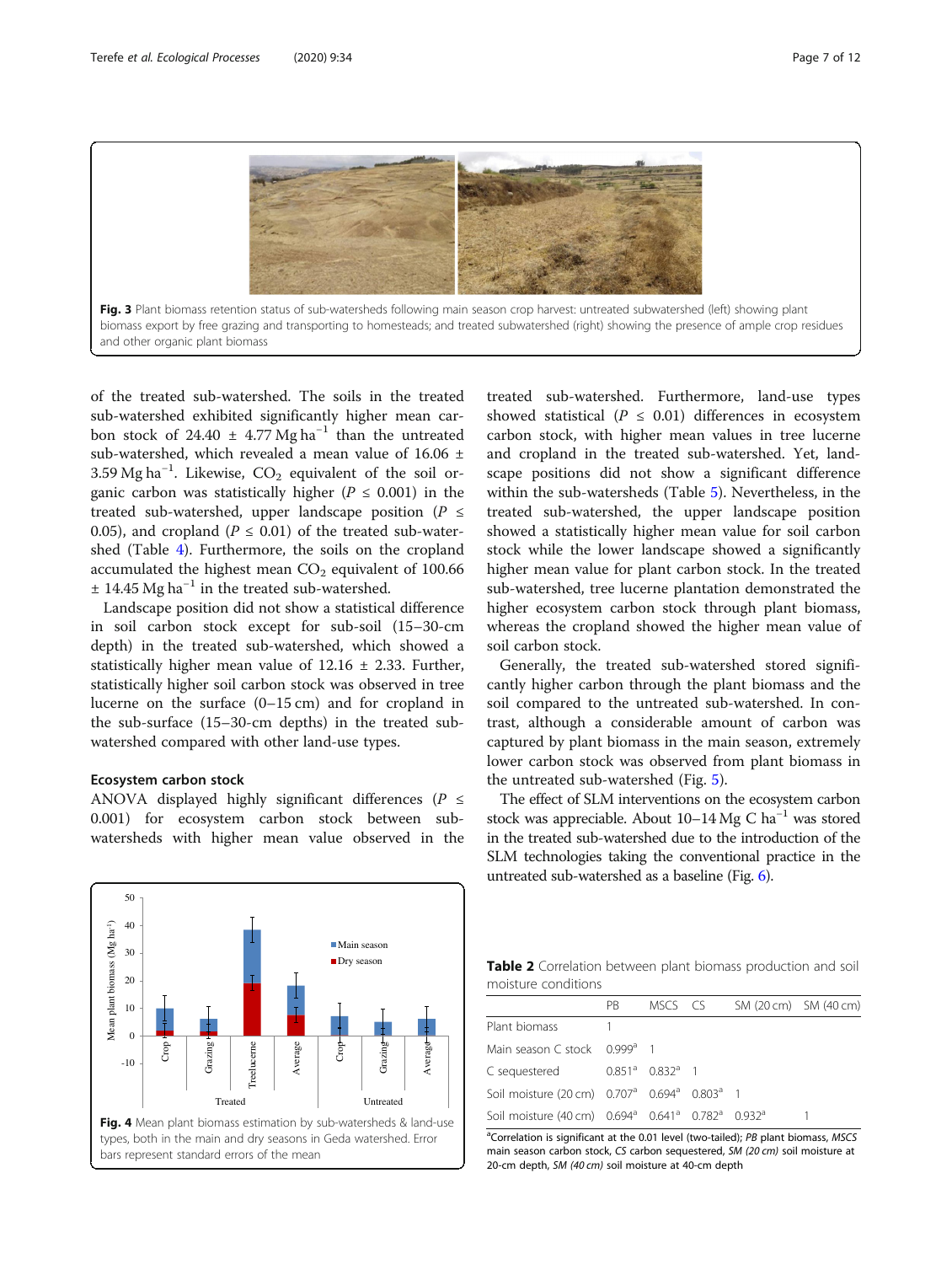|                         | ${\cal N}$ | $Mg$ ha $^{-1}$     |                     |                       |                    |  |  |  |  |
|-------------------------|------------|---------------------|---------------------|-----------------------|--------------------|--|--|--|--|
|                         |            | MS carbon stock (1) | DS carbon stock (2) | Exported carbon (1-2) | $CO2$ equiv. (SC)  |  |  |  |  |
| Sub-watershed (SW)      |            |                     |                     |                       |                    |  |  |  |  |
| Untreated               | 40         | $2.95^{b}$          | $0.14^{b}$          | 2.81 <sup>a</sup>     | 0.52 <sup>b</sup>  |  |  |  |  |
| Treated                 | 50         | 4.33 <sup>a</sup>   | 2.52 <sup>a</sup>   | 1.82 <sup>b</sup>     | $9.24^{a}$         |  |  |  |  |
| Landscape position (LP) |            |                     |                     |                       |                    |  |  |  |  |
| <b>Untreated upper</b>  | 20         | 2.69 <sup>b</sup>   | 0.12 <sup>c</sup>   | 3.06                  | 0.45 <sup>c</sup>  |  |  |  |  |
| Lower                   | 20         | 3.22 <sup>b</sup>   | 0.16 <sup>c</sup>   | 2.57                  | 0.57 <sup>c</sup>  |  |  |  |  |
| Treated upper           | 20         | 2.86 <sup>b</sup>   | 1.09 <sup>b</sup>   | 1.77                  | 3.98 <sup>b</sup>  |  |  |  |  |
| Lower                   | 30         | 5.32 <sup>a</sup>   | 3.47 <sup>a</sup>   | 1.84                  | $12.75^{\text{a}}$ |  |  |  |  |
| Land-use types (LU)     |            |                     |                     |                       |                    |  |  |  |  |
| <b>Untreated</b> crop   | 20         | 3.46 <sup>b</sup>   | 0.16 <sup>c</sup>   | 3.30 <sup>a</sup>     | 0.58 <sup>c</sup>  |  |  |  |  |
| Grazing                 | 20         | 2.45 <sup>c</sup>   | 0.12 <sup>c</sup>   | 3.07 <sup>a</sup>     | 0.44 <sup>c</sup>  |  |  |  |  |
| Treated crop            | 20         | 4.02 <sup>b</sup>   | 0.95 <sup>b</sup>   | $2.33^{b}$            | 3.48 <sup>b</sup>  |  |  |  |  |
| Grazing                 | 20         | 2.24 <sup>c</sup>   | $0.84^{b}$          | 1.40 <sup>c</sup>     | $3.10^{b}$         |  |  |  |  |
| Tree lucerne            | 10         | 9.15 <sup>a</sup>   | 9.01 <sup>a</sup>   | $0.14^{d}$            | 33.07 <sup>a</sup> |  |  |  |  |
| P-SW                    |            | $***$               | $***$               | $***$                 | $***$              |  |  |  |  |
| P-LP                    |            | ***                 | ***                 | ns                    | $***$              |  |  |  |  |
| P-LU                    |            | ***                 | ***                 | ***                   | $***$              |  |  |  |  |

<span id="page-7-0"></span>Table 3 Effects of sub-watersheds, landscape positions, and land-use types on biomass carbon stock and exported and sequestered carbon

Means within columns under each topic followed by different letter(s) are significantly different from each other at  $P \le 0.05$ ; \*\*\*significant at  $P \le 0.001$ ; ns nonsignificant, MS main season, DS dry season, equiv. equivalent

| Table 4 Effects of sub-watersheds, landscape positions, and land use on the soil carbon stocks |  |  |  |  |  |  |  |
|------------------------------------------------------------------------------------------------|--|--|--|--|--|--|--|
|------------------------------------------------------------------------------------------------|--|--|--|--|--|--|--|

|                         | $\mathcal N$ | Surface and sub-surface soil carbon stocks (Mg ha <sup>-1</sup> ) |                    |                    |                     |
|-------------------------|--------------|-------------------------------------------------------------------|--------------------|--------------------|---------------------|
|                         |              | $0-15$ cm                                                         | 15-30 cm           | Total (0-30 cm)    | $CO2$ equiv.        |
| Sub-watershed (SW)      |              |                                                                   |                    |                    |                     |
| Untreated               | 40           | 8.70 <sup>b</sup>                                                 | $7.36^{b}$         | 16.06 <sup>b</sup> | 58.92 <sup>b</sup>  |
| Treated                 | 50           | 14.45 <sup>a</sup>                                                | $9.95^{a}$         | 24.40 <sup>a</sup> | $89.55^{\circ}$     |
| Landscape position (LP) |              |                                                                   |                    |                    |                     |
| <b>Untreated</b> upper  | 20           | 8.66 <sup>b</sup>                                                 | 7.63 <sup>b</sup>  | 16.29 <sup>c</sup> | 59.80 <sup>c</sup>  |
| Lower                   | 20           | $8.73^{b}$                                                        | 7.09 <sup>b</sup>  | $15.82^c$          | 58.05 <sup>c</sup>  |
| Treated upper           | 20           | 13.79 <sup>a</sup>                                                | 12.16 <sup>a</sup> | $25.95^{\text{a}}$ | 95.21 <sup>a</sup>  |
| Lower                   | 30           | 14.90 <sup>a</sup>                                                | 8.48 <sup>b</sup>  | 23.38 <sup>b</sup> | 85.77 <sup>b</sup>  |
| Land-use types (LU)     |              |                                                                   |                    |                    |                     |
| <b>Untreated</b> crop   | 20           | 8.34 <sup>c</sup>                                                 | 7.62 <sup>c</sup>  | 15.97 <sup>c</sup> | 58.59 <sup>c</sup>  |
| Grazing                 | 20           | 9.05 <sup>c</sup>                                                 | 7.10 <sup>c</sup>  | $16.15^c$          | 59.26 <sup>c</sup>  |
| Treated crop            | 20           | $14.65^{\rm b}$                                                   | 12.98 <sup>a</sup> | 27.43 <sup>a</sup> | 100.66 <sup>a</sup> |
| Grazing                 | 20           | $13.43^{b}$                                                       | 9.76 <sup>b</sup>  | 23.19 <sup>b</sup> | 85.12 <sup>b</sup>  |
| Tree lucerne            | 10           | 16.10 <sup>a</sup>                                                | 4.66 <sup>d</sup>  | $20.76^{b}$        | 76.18 <sup>b</sup>  |
| P-SW                    |              | $***$                                                             | ***                | ***                | ***                 |
| $P-LP$                  |              | ns                                                                | ***                | $\ast$             | $\ast$              |
| P-LU                    |              | $\ast$                                                            | $***$              | $**$               | **                  |

Means within columns under each topic followed by different letter(s) are significantly different from each other at  $P \le 0.05$ ; \*significant at  $P \le 0.05$ ; \*\*significant at  $P \leq 0.01$ ,\*\*\*significant at  $P \leq 0.001$ ; ns non-significant; equiv. equivalent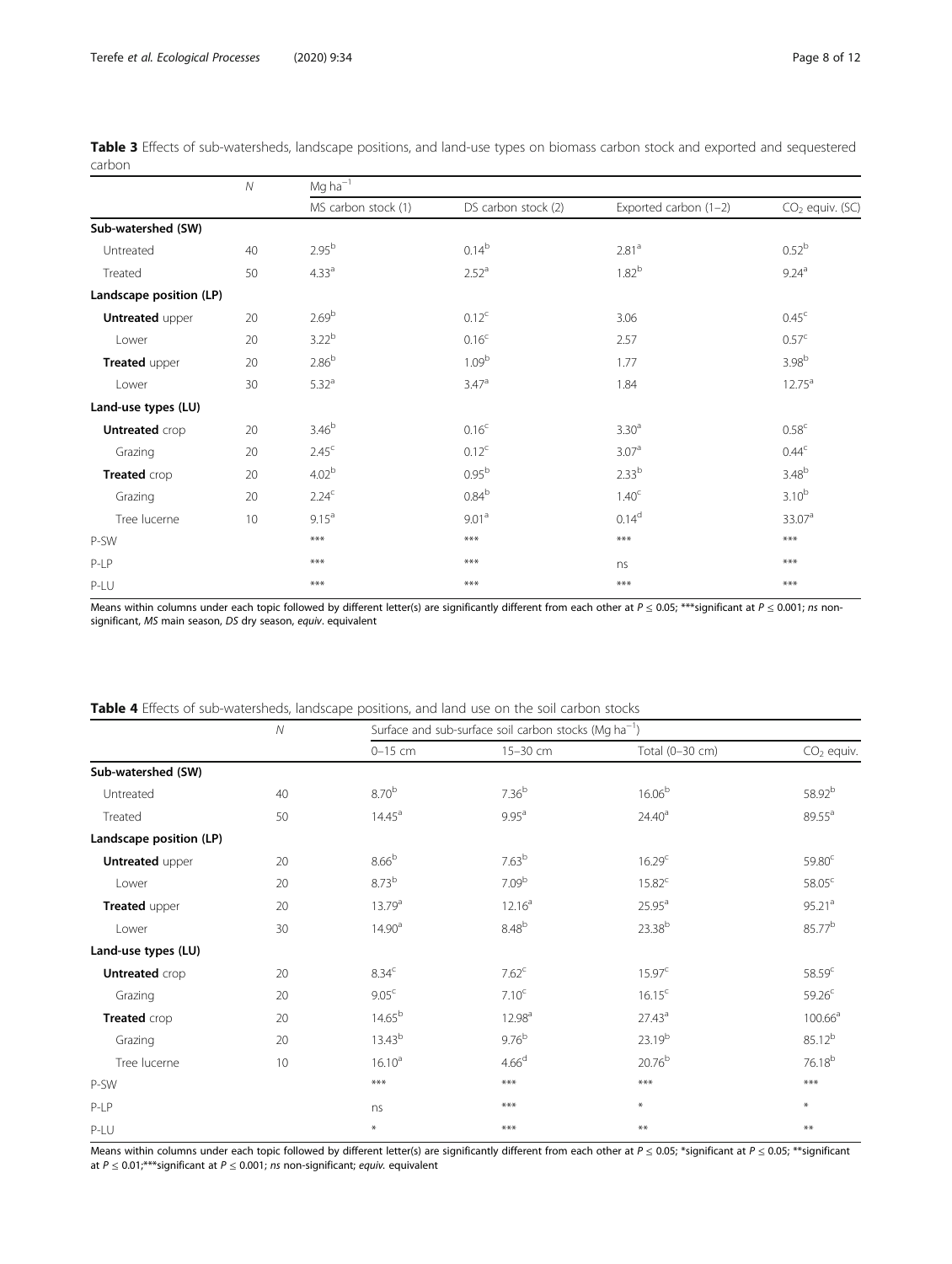| USE UIT ELUSYSIEITI LAIDUIT SIULNS |                 |                                                |                    |                    |  |  |  |
|------------------------------------|-----------------|------------------------------------------------|--------------------|--------------------|--|--|--|
|                                    | N               | Ecosystem carbon stocks (Mg ha <sup>-1</sup> ) |                    |                    |  |  |  |
|                                    |                 | Plant biomass                                  | Soil               | Total carbon stock |  |  |  |
| Sub-watershed (SW)                 |                 |                                                |                    |                    |  |  |  |
| Untreated                          | 40              | $0.14^{b}$                                     | 16.06 <sup>b</sup> | $16.20^{b}$        |  |  |  |
| Treated                            | 50              | 2.52 <sup>a</sup>                              | $24.40^{\circ}$    | 26.92 <sup>a</sup> |  |  |  |
| Landscape position (LP)            |                 |                                                |                    |                    |  |  |  |
| <b>Untreated upper</b>             | 20              | $0.12^{\circ}$                                 | 16.29 <sup>c</sup> | $16.41^{b}$        |  |  |  |
| Lower                              | 20              | 0.16 <sup>c</sup>                              | 15.82 <sup>c</sup> | $15.98^{b}$        |  |  |  |
| Treated upper                      | 20              | 1.09 <sup>b</sup>                              | $25.94^{\circ}$    | 27.03 <sup>a</sup> |  |  |  |
| Lower                              | 30              | 3.47 <sup>a</sup>                              | 23.37 <sup>b</sup> | 26.84 <sup>a</sup> |  |  |  |
| Land-use types (LU)                |                 |                                                |                    |                    |  |  |  |
| <b>Untreated</b> crop              | 20              | 0.16 <sup>c</sup>                              | 15.97 <sup>c</sup> | 16.13 <sup>c</sup> |  |  |  |
| Grazing                            | 20              | 0.12 <sup>c</sup>                              | $16.15^c$          | $16.27^c$          |  |  |  |
| Treated crop                       | 20              | 0.95 <sup>b</sup>                              | $27.43^{\circ}$    | 28.38 <sup>a</sup> |  |  |  |
| Grazing                            | 20              | $0.84^{b}$                                     | 23.19 <sup>b</sup> | 24.03 <sup>b</sup> |  |  |  |
| Tree lucerne                       | 10 <sup>°</sup> | 9.01 <sup>a</sup>                              | $20.75^{\rm b}$    | 29.76 <sup>a</sup> |  |  |  |
| P-SW                               |                 | ***                                            | ***                | ***                |  |  |  |
| $P-I$ $P$                          |                 | ***                                            | ⋇                  | ns                 |  |  |  |
| $P-I$                              |                 | ***                                            | **                 | **                 |  |  |  |

<span id="page-8-0"></span>

|  | Table 5 Effects of sub-watershed, landscape position, and land |  |  |
|--|----------------------------------------------------------------|--|--|
|  | use on ecosystem carbon stocks                                 |  |  |

Means within columns under each topic followed by different letter(s) are significantly different from each other at  $P \le 0.05$ ; \*significant at  $P \le 0.05$ ; \*\*significant at  $P \le 0.01$ ;\*\*\*significant at  $P \le 0.001$ ; ns non-significant

#### **Discussion**

Plant biomass production, biomass export, and carbon stock The higher plant biomass recorded in the treated subwatershed could be attributed by the introduced tree lucerne plants, increased biomass production due to the availability of soil moisture conserved by the structures







and prohibition of free grazing. The multi-purpose plant, tree lucerne, is a good SLM element both for structural support and higher biomass production (Asmare and Gure [2019](#page-11-0)). Tree lucerne is a perennial plant that adapts well in a cool climate and sloped landscapes (vulnerable to soil erosion); it provides protein-rich fodder for livestock (Rajan et al. [2019\)](#page-11-0), and it enhances soil fertility and livestock productivity (Mekonnen et al. [2017](#page-11-0)). In addition, availability of soil moisture is important to improve biodiversity and increase elasticity of plant growth, which further enhances the carbon sequestration capacity of plants (Nyssen et al. [2008](#page-11-0); Wubet et al. [2013](#page-11-0); Hishe et al. [2017](#page-11-0)).

Soil moisture protects plants from forced maturity and allows them to accumulate more biomass within the available resources and climatic conditions. We observed a strong positive correlation (0.71 and 0.69 at 20-cm and 40-cm soil depths, respectively) between plant biomass production and soil moisture in the study area (Table [2\)](#page-6-0).

Prohibition of free grazing in the treated subwatershed could have contributed a lot to retain the sizable amount of plant biomass in the landscape, while nutrient export was comparatively higher in the untreated sub-watershed where free grazing is a common practice. This finding is in line with Girmay et al. ([2008](#page-11-0)) who reported that uncontrolled free grazing destroys vegetation cover, reduces up to 23% topsoil carbon stock, and exposes the soil for erosion in Ethiopia. Furthermore, according to Tadesse and Penden ([2002](#page-11-0)), grazing pressure decreases biomass production.

Other important explanations regarding higher plant biomass retained and enhanced soil organic carbon in the treated sub-watershed could be the problem of weed infestation. Weeds become more common on croplands in the treated sub-watershed. This discourages farmers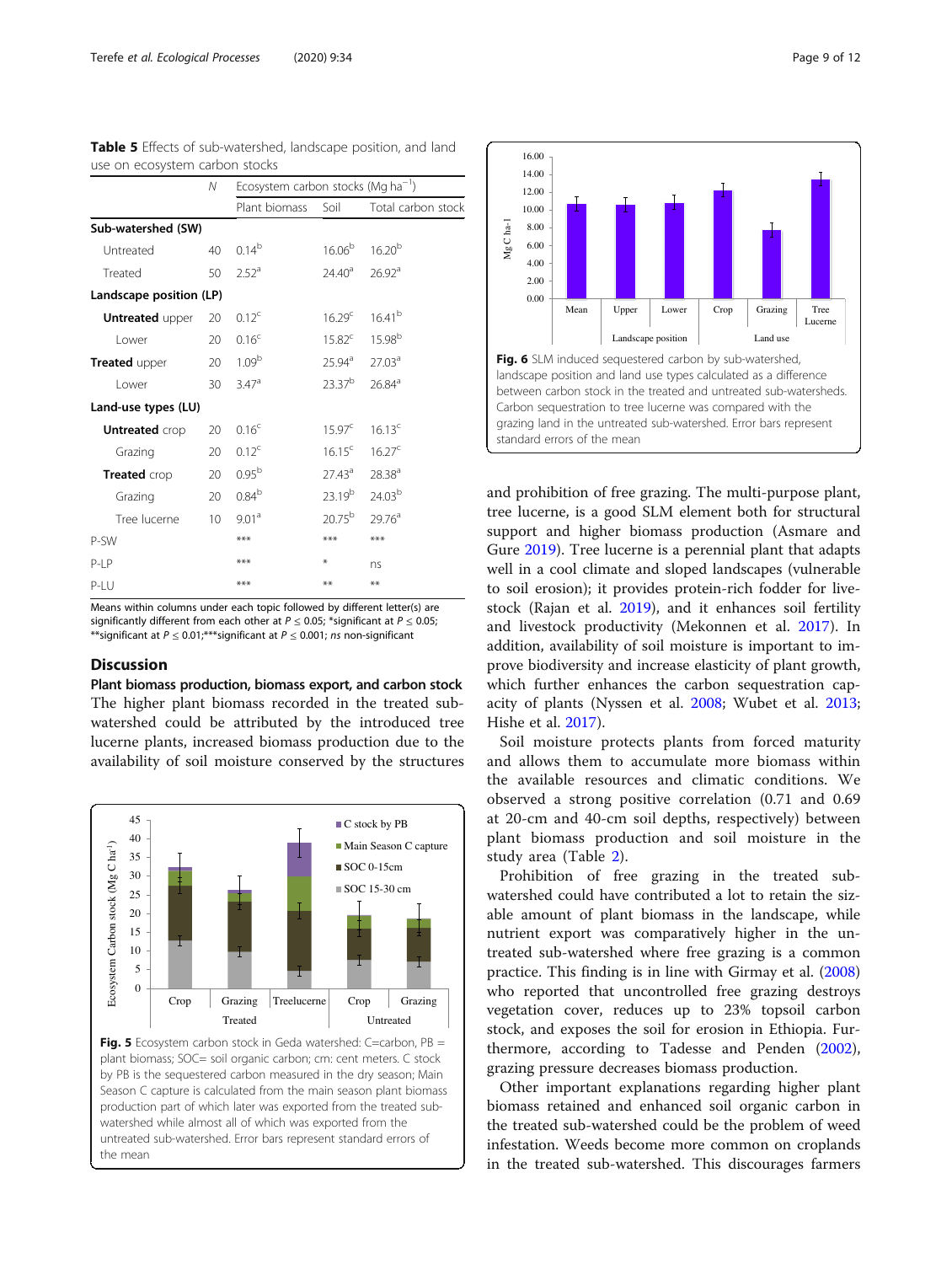to harvest the whole biomass of the plot at the soil surface; they rather harvest the crop selectively high above the soil surface, leaving behind the weeds and considerable amount of the crop straw at the bottom part. The overall effect is that more plant biomass is retained in the treated sub-watershed during the dry season. Following the higher level of biomass retention, there was also significantly higher carbon stock and sequestration in this landscape. Higher plant biomass production consequently captures more carbon dioxide from the atmosphere (Tesfay et al. [2019](#page-11-0)).

The finding in the current study agrees with the findings of Mekuria et al. [\(2011\)](#page-11-0), Muluken et al. ([2015](#page-11-0)), Ademe et al. [\(2017\)](#page-10-0), and Asmare and Gure ([2019](#page-11-0)). Ademe et al. ([2017\)](#page-10-0) found higher organic matter accumulation at the treated sub-watershed than the untreated one; Mekuria et al. [\(2011](#page-11-0)) reported an increase of 41 to 60% soil C stock and 83 to 87% above-ground C stock following the conversion of degraded grazing lands to exclosures. Further, they found a positive correlation between above-ground C stocks and moisture contents. Likewise, Muluken et al. [\(2015\)](#page-11-0) and Asmare and Gure ([2019](#page-11-0)) noted higher plant biomass from woody species in the exclosure than the adjacent open grazing areas.

Among the land-use types, tree lucerne provided higher plant biomass production and consequently higher carbon stocks in plant biomass. Thus, tree lucerne plantation at degraded landscapes in the study area might be an attractive component of the SLM option in the highland crop-livestock mixed farming system. Yet, the community in the study area seems not to support tree lucerne, they rather prefer eucalyptus. Currently, farmers are cutting tree lucerne from croplands and exposing the plant to free browsing and damage at grazing plots in the treated sub-watershed and promoting eucalyptus plantation instead. This could be due to the lower biomass production and lower timber production of tree lucerne compared to eucalyptus, the dominant plantation tree species in the area. In addition, its hindrance to the farm operation, especially during ploughing; low level of experience in the utilization of the foliage for livestock feed; and management of its shading effect on crops (personal communication with farmers) might be some of the reasons for low-level adoption of the tree lucerne in the study area.

Other deriving factors for expanding eucalyptus plantation in the treated sub-watershed than the untreated one might be low crop productivity of the treated subwatershed due to (a) space competition by the conservation structures (Adimassu et al. [2017](#page-10-0); Dabi et al. [2017](#page-11-0)), (b) high weed infestation due to prohibited free grazing which could reduce weed seeds from subsequent germination, and (c) rodent infestation due to hiding structures.

Therefore, it is necessary to create strong awareness to the community regarding the management aspects of tree lucerne for its best performance and utilization (Mekonnen et al. [2017](#page-11-0)). Tree lucerne is a nitrogen-fixing plant that can be plated in combination with crops and grass in contrast to the highly dominant eucalyptus tree.

Nevertheless, substituting tree lucerne by eucalyptus plantation might bring even higher biomass production and consequently higher carbon sequestration. This practice would change the land use from crop production to plantation forestry which is in line with the land capability classification of these highly degraded landscapes. This could be an indirect positive influence of SLM interventions towards restoring degraded landscapes. Still, promoting eucalyptus plantation might also negatively affect fertile croplands; therefore, plot allocation for eucalyptus and tree lucerne should be carried out carefully in order to maximize the landscape productivity. Researchers and extension workers also need to consider farmers' preferences in selecting the type of tree they want to grow at degraded plots and help farmers identify proper niches for the plants as per the concept of land capability classification.

#### Carbon stock in the soil

The higher soil carbon stock in the treated subwatershed can be explained by the conservation structures through reduced soil erosion and increased plant inputs. The higher soil carbon stock in the cropland of the treated sub-watershed could also be due to the decomposition of higher plant inputs facilitated by tillage operations in this land-use type. Prohibition of free grazing could also contribute to the higher soil carbon stock in this landscape. According to Daniel ([2015](#page-11-0)), plant biomass is the dominant source of soil carbon stock. The accumulated plant biomass in the study area could have been further decomposed and contributed to enrich the soil organic carbon as reported in the previous study (Terefe et al. [2020](#page-11-0)).

The lowest carbon stock observed in the sub-surface (15–30-cm depth) of the tree lucerne plot could be due to severe degradation of the plot before the intervention. Then, only the surface soil might have accumulated higher carbon stock in the given short period of conservation measures due to the rapid accumulation and decomposition of the tree lucerne litter as explained by Muluken et al. [\(2015](#page-11-0)).

#### Ecosystem carbon stock

This study illustrated that sustainable land management interventions increased ecosystem carbon stocks under all land uses when compared to the conventional practice (Fig. [6](#page-6-0)). Our finding agrees with the works of other scholars (e.g., Mekuria et al. [2011;](#page-11-0) Muluken et al. [2015](#page-11-0);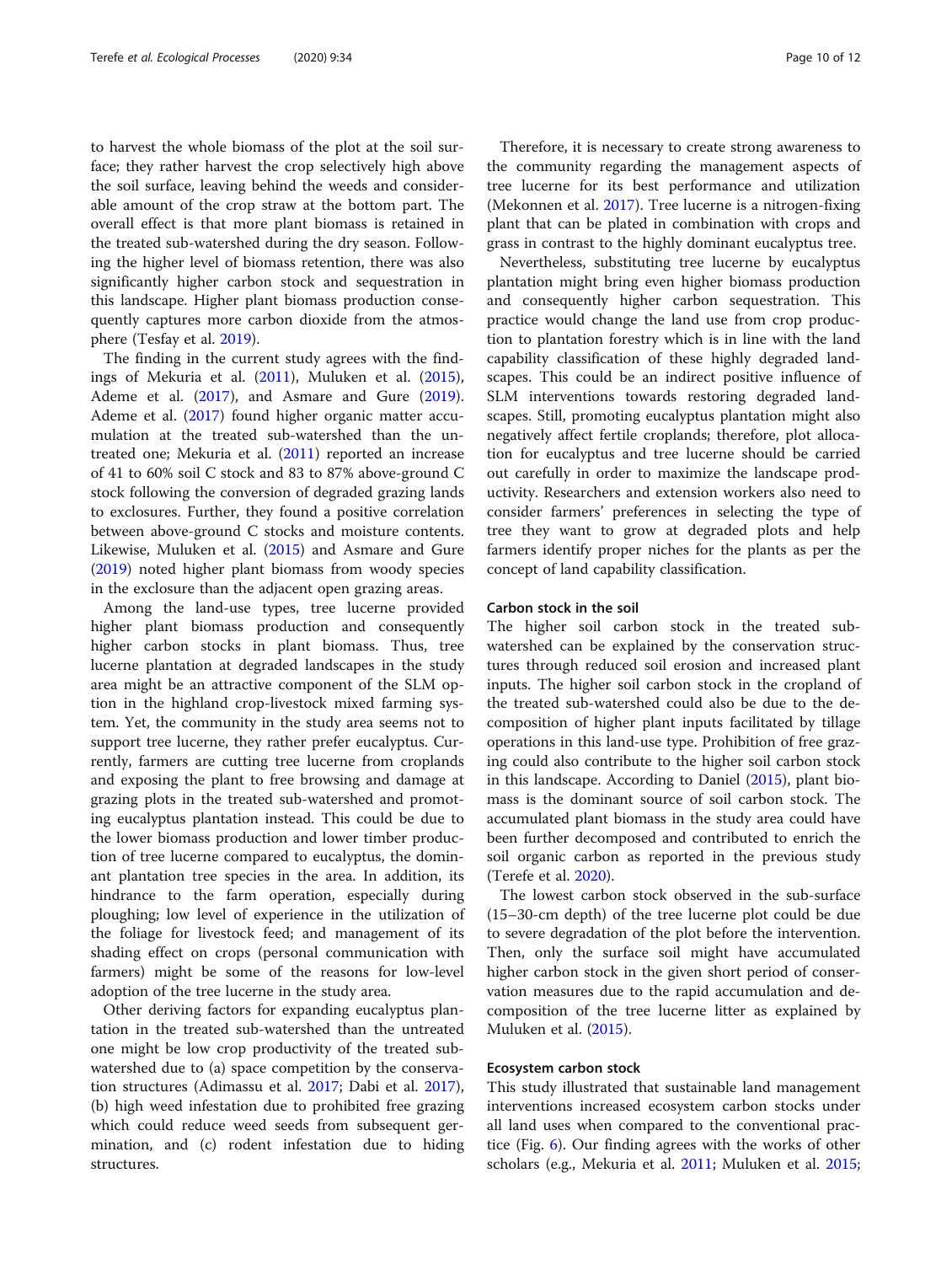<span id="page-10-0"></span>Manaye et al. [2019](#page-11-0); Rajan et al. [2019\)](#page-11-0). Mekuria et al. ([2011](#page-11-0)) found higher carbon stock in the exclosure landscape that has better vegetation stock than the open grazing land, and soil carbon stock contributed the highest percentage (83–90%) of ecosystem carbon stock compared with above-ground carbon stock in the exclosure. Manaye et al. [\(2019\)](#page-11-0) also reported significantly higher soil organic carbon stocks in the exclosure associated with higher plant biomass and species diversity than in the adjacent open grazing land; further, they reported that the surface soil (0–15-cm depth) of the exclosure contributed about 57% of the total carbon stock compared to 55% in the open grazing land. In addition, Rajan et al. [\(2019\)](#page-11-0) reported that tree lucerne sequestered C at the rate of about 6 tons of  $CO_2$  equivalent ha<sup>-1</sup> year−<sup>1</sup> half which as soil organic carbon.

#### Conclusion

The sub-watershed treated with different SLM interventions showed improved plant biomass production, reduced plant biomass export from the landscape, enhanced carbon stock by plant biomass and the soil, and correspondingly captured significantly higher carbon dioxide equivalent compared to the untreated subwatershed. Land-use types differed significantly with higher ecosystem carbon stock observed in plots planted with tree lucerne and cropland compared to grazing land. Prohibition of free grazing was the key element of SLM interventions to reduce biomass export and increase carbon sequestration in the treated subwatershed. Tree lucerne is an N-fixing plant that adds N into the soil, it is used for livestock feed, it controls erosion through stabilizing the physical structures, and also, it is a compatible plant with crop production. Furthermore, it is a fast-growing plant, adapts well in the highland ecology, and performs well in a highly degraded landscape. Thus, it is important to sustaining tree lucerne plants as a conservation measure in the study area. Yet, the acceptance of tree lucerne by the local community is abating and farmers want to replace it by the more profitable eucalyptus; thus, the effect of a eucalyptus tree on carbon sequestration should be of future interest.

#### Supplementary information

Supplementary information accompanies this paper at [https://doi.org/10.](https://doi.org/10.1186/s13717-020-00233-w) [1186/s13717-020-00233-w](https://doi.org/10.1186/s13717-020-00233-w).

Additional file 1. Data.

#### Abbreviations

ANOVA: Analysis of variance; Bd: Bulk stock; C: Carbon; EPA: United State Environmental Protection Agency; FAO: Food and Agriculture Organization of the United Nations; Fig.: Figure; GDP: Gross domestic product; IPCC: Intergovernmental Panel on Climate Change; masl: Meters above sea

level; Mg: Million gram; OC: Organic carbon; SOC: Soil organic carbon; SLM: Sustainable land management

#### Acknowledgements

The authors highly appreciate the help of Dr. Abiyou Tilahun and Mr. Getahun Agumas in the course of this research work. We greatly acknowledge the reviewers of this manuscript.

#### Authors' contributions

All authors have contributed at different stages of this study. MA, LT, and KM involved in the design of the study, supervised the progress, and provided comments on the manuscript. HT designed the study, collected and analyzed the samples, and interpreted the data as well as wrote the draft manuscript. The authors read and approved the final manuscript.

#### Authors' information

Hailu Terefe is a lecturer and researcher at the Department of Plant Science, Debre Berhan University, Ethiopia. Hailu Terefe attended his BSc at the Department of Crop and Horticultural Science, Mekelle University, Ethiopia, and his MSc at the Department of Plant Science, Wageningen University and Research Center, The Netherlands. Currently, he is a PhD student at the Center for Environmental Science, Addis Ababa University, P.O. Box 1176, Addis Ababa, Ethiopia. Mekuria Argaw is an associate professor of Environmental Science at the Center for Environmental Science, Addis Ababa University, Ethiopia. Lulseged Tamane is a scientist in landscape ecology and resource management at the International Center for Tropical Agriculture. Kindu Mekonnen is a crop-livestock systems' scientist at ILRI, Addis Ababa, Ethiopia.

#### Funding

This research was done by the financial support from the post graduate offices of Addis Ababa University and Debre Berhan University, and Africa RISING, a program financed by the United States Agency for International Development (USAID) as part of the United States Government's Feed the Future Initiative. The content is solely the responsibility of the author/s and does not necessarily represent the official views of USAID or the U.S. Government or that of the Africa RISING program. Africa RISING is aligned with research programs of the CGIAR.

#### Availability of data and materials

The data set and materials used for this manuscript are available and can be shared whenever necessary. The data was generated by the author from the field sample collection, processing, and laboratory analysis (Additional file 1).

#### Ethics approval and consent to participate

Not applicable.

#### Consent for publication Not applicable.

#### Competing interests

The authors declare that they have no competing interests.

#### Author details

<sup>1</sup> Center for Environmental Science, College of Natural Science, Addis Ababa University, P. O. Box 1176, Addis Ababa, Ethiopia. <sup>2</sup>International Center for Tropical Agriculture (CIAT), P.O Box 5689, Addis Ababa, Ethiopia. <sup>3</sup>International Livestock Research Institute (ILRI), P.O Box 5689, Addis Ababa, Ethiopia.

#### Received: 1 November 2019 Accepted: 8 May 2020 Published online: 23 June 2020

#### References

- Ademe Y, Kebede T, Mullatu A, Shafi T (2017) Evaluation of the effectiveness of soil and water conservation practices on improving selected soil properties in Wonago district, southern Ethiopia. J Soil Sci Environ Manag 8:70–79
- Adimassu Z, Simon L, Robyn J, Wolde M, Tilahun A (2017) Impacts of soil and water conservation practices on crop yield, run-off, soil loss and nutrient loss in Ethiopia: review and synthesis. Environ Manag 59:87–101